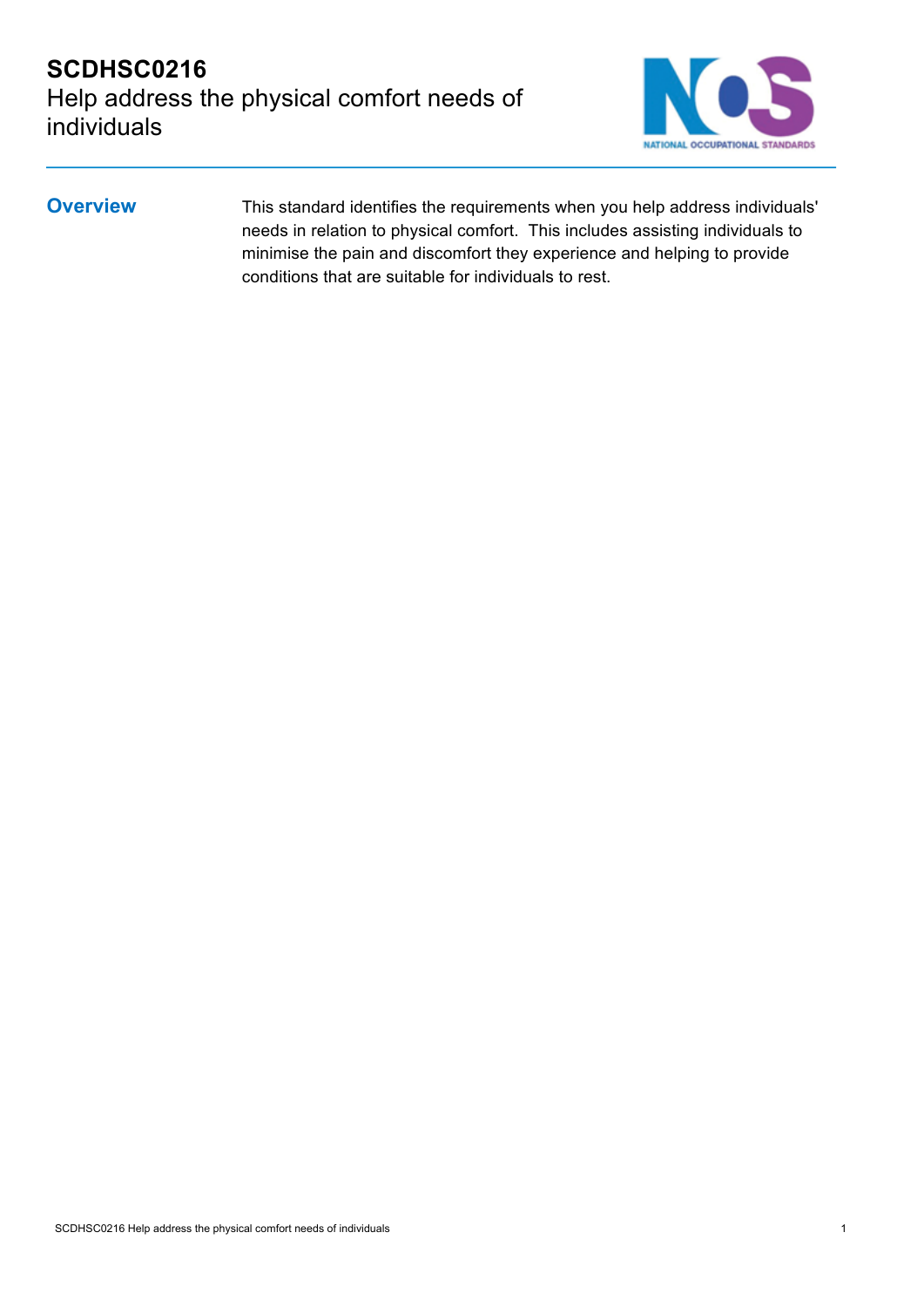# **SCDHSC0216**

Help address the physical comfort needs of individuals

| <b>Performance</b><br>criteria |                 | Assist in minimising individuals' pain or discomfort                                                                                                   |
|--------------------------------|-----------------|--------------------------------------------------------------------------------------------------------------------------------------------------------|
| You must be able to:           | P <sub>1</sub>  | establish a relationship of sensitivity and trust with the individual                                                                                  |
|                                |                 | experiencing pain or discomfort                                                                                                                        |
|                                | P <sub>2</sub>  | encourage the individual to communicate their feelings of<br>discomfort or pain                                                                        |
|                                | P <sub>3</sub>  | agree with the appropriate people what information about relief from<br>pain and discomfort should be given to the individual and key<br>people        |
|                                | P <sub>4</sub>  | follow agreements and work setting procedures to support the<br>individual and key people to understand the ways pain and<br>discomfort can be managed |
|                                | P <sub>5</sub>  | assist the individual to be positioned safely, comfortably and in<br>accordance with their care or support plan                                        |
|                                | P <sub>6</sub>  | support the individual's active participation in using self-help<br>methods of control in accordance with their care or support plan                   |
|                                | P7              | follow agreed procedures and use agreed measures to alleviate the<br>individual's pain and discomfort                                                  |
|                                | P <sub>8</sub>  | follow work setting procedures to report immediately and record<br>accurately any requests from the individual for further measures to                 |
|                                | P <sub>9</sub>  | minimise their pain and discomfort<br>monitor the individual's behaviour and condition in accordance with<br>their care or support plan                |
|                                | P <sub>10</sub> | report to the appropriate people anything that causes you concern                                                                                      |
|                                | P11             | offer appropriate support to other people who may be disturbed by<br>the individual's pain and discomfort                                              |
|                                |                 | Assist in providing conditions that will help the individual to rest                                                                                   |
| You must be able to:           |                 | P12 support the individual to communicate the level and type of support<br>they need to enable them to rest and sleep                                  |
|                                | P <sub>13</sub> | assist the individual to take any measures agreed as part of their<br>preparation for rest                                                             |
|                                | P14             | assist the individual to find a position that is comfortable, assists<br>rest and is consistent with their care or support plan                        |
|                                | P <sub>15</sub> | monitor the individual                                                                                                                                 |
|                                | P16             | accurately report causes for concern in accordance with work<br>setting requirements                                                                   |
|                                | P <sub>17</sub> | ensure your movements, behaviour and tone of voice promote<br>conditions suitable for rest                                                             |
|                                | P <sub>18</sub> | take appropriate action when the behaviour and movement of<br>others may prevent or disturb rest                                                       |
|                                | P <sub>19</sub> | monitor aspects of the environment that may affect rest                                                                                                |
|                                | P20             | adjust aspects of the environment to ensure they continue to                                                                                           |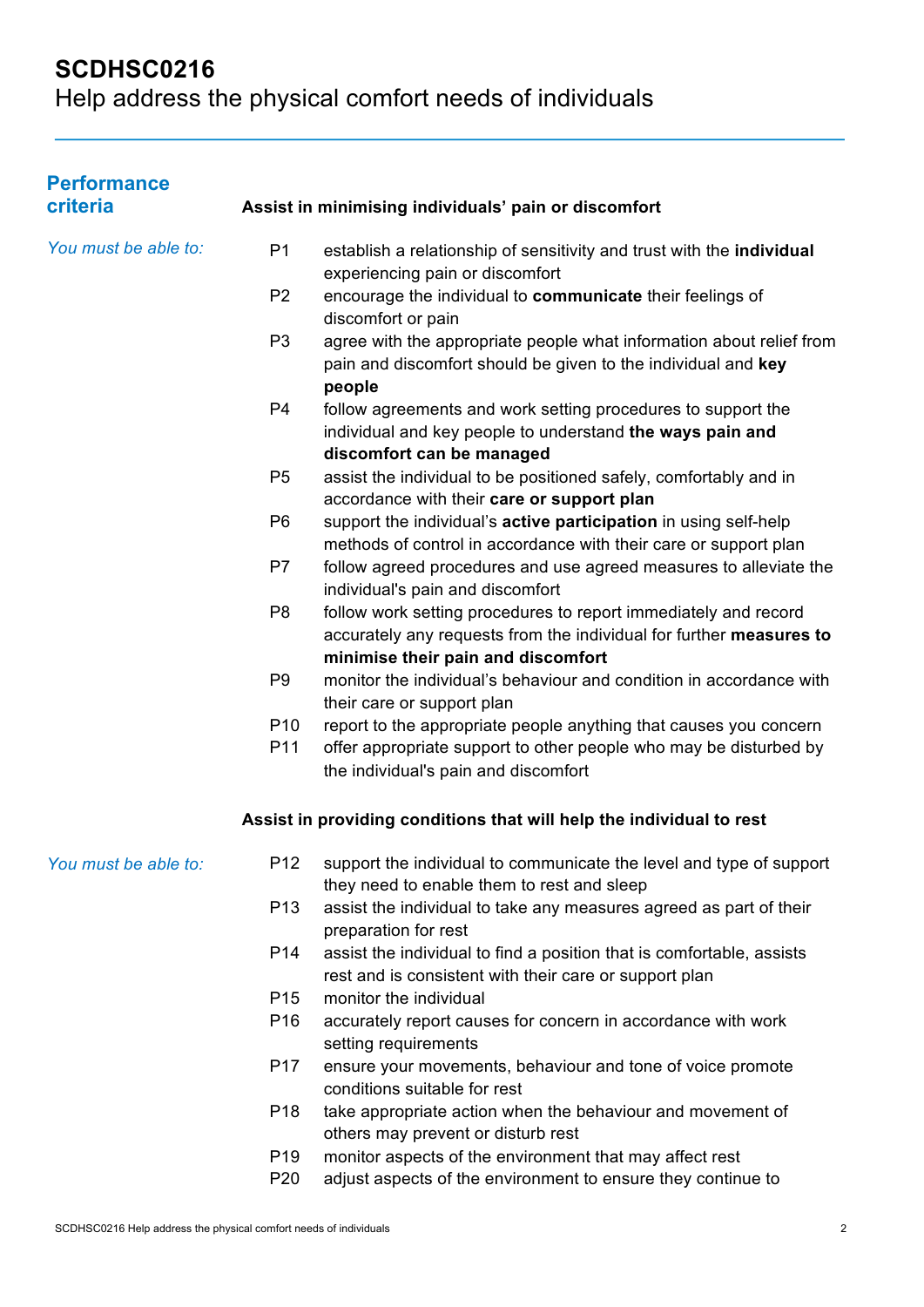promote rest

P21 report aspects of the environment which interfere with the individual's rest in accordance with work setting requirements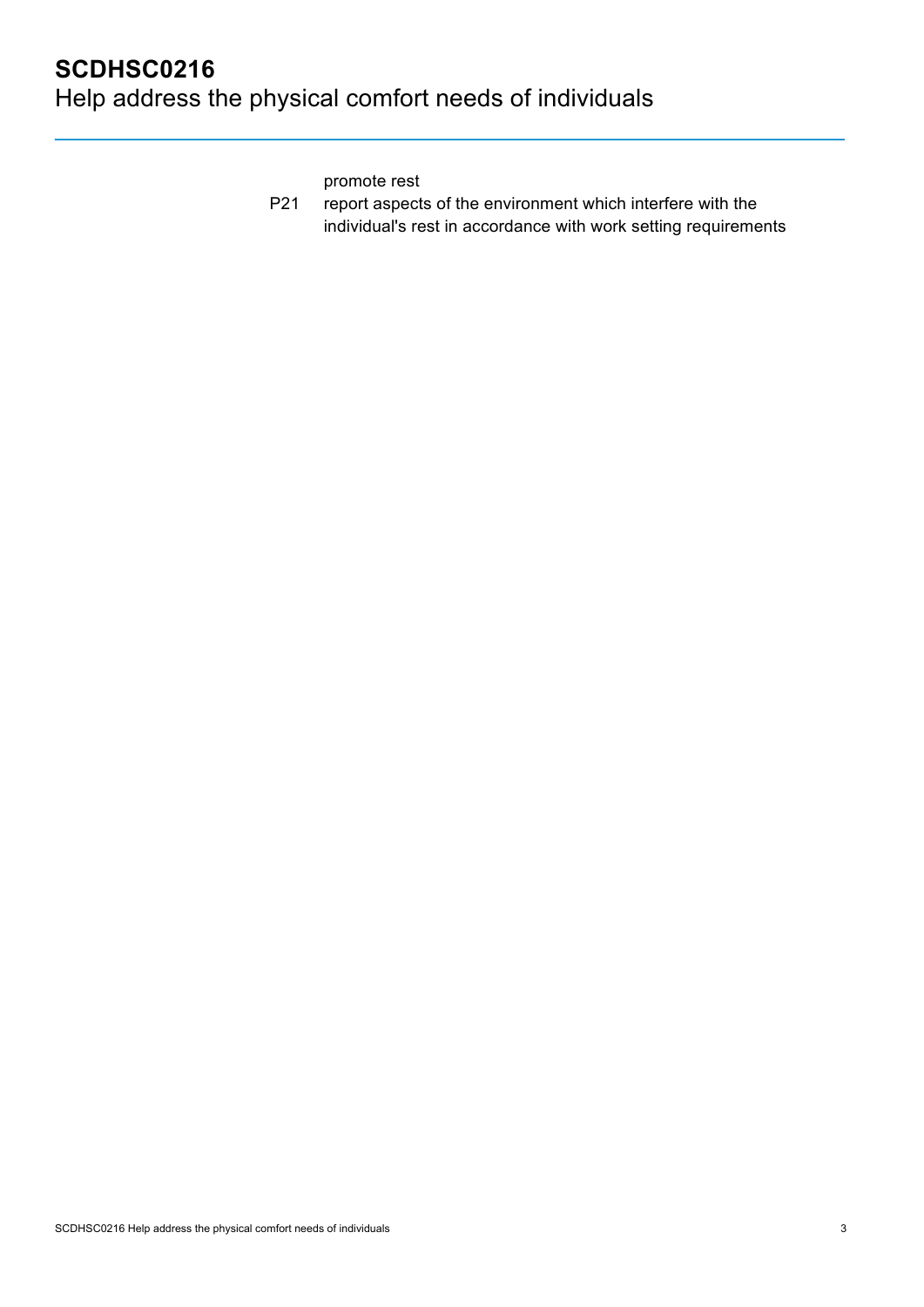## **SCDHSC0216**

Help address the physical comfort needs of individuals

### **Knowledge and understanding**

*You need to know and* 

**Rights**

|  | understand: |  |
|--|-------------|--|
|  |             |  |

- K1 work setting requirements on equality, diversity, discrimination and rights
- K2 your role supporting rights, choices, wellbeing and active participation
- K3 vour duty to report anything you notice people do, or anything they fail to do, that could obstruct individuals' rights
- K4 the actions to take if you have concerns about discrimination
- K5 the rights that individuals have to make complaints and be supported to do so

#### *You need to know and*  **How you carry out your work**

- *understand:*
- K6 codes of practice, standards, frameworks and guidance relevant to your work and the content of this standard
- K7 the main items of legislation that relate to the content of this standard within your work role
- K8 your own background, experiences and beliefs that may affect the way you work
- K9 your own roles and responsibilities with their limits and boundaries
- K10 who you must report to at work
- K11 the roles and responsibilities of other people with whom you work
- K12 how to find out about procedures and agreed ways of working in your work setting
- K13 how to make sure you follow procedures and agreed ways of working
- K14 the meaning of person centred working and the importance of knowing and respecting each person as an individual
- K15 the prime importance of the interests and well-being of the individual
- K16 the individual's cultural and language context
- K17 how to work in ways that build trust with people
- K18 how to work in ways that support the active participation of individuals in their own care and support
- K19 how to work in ways that respect individuals' dignity, personal beliefs and preferences
- K20 how to work in partnership with people
- K21 what you should do when there are conflicts and dilemmas in your work
- K22 how and when you should seek support in situations beyond your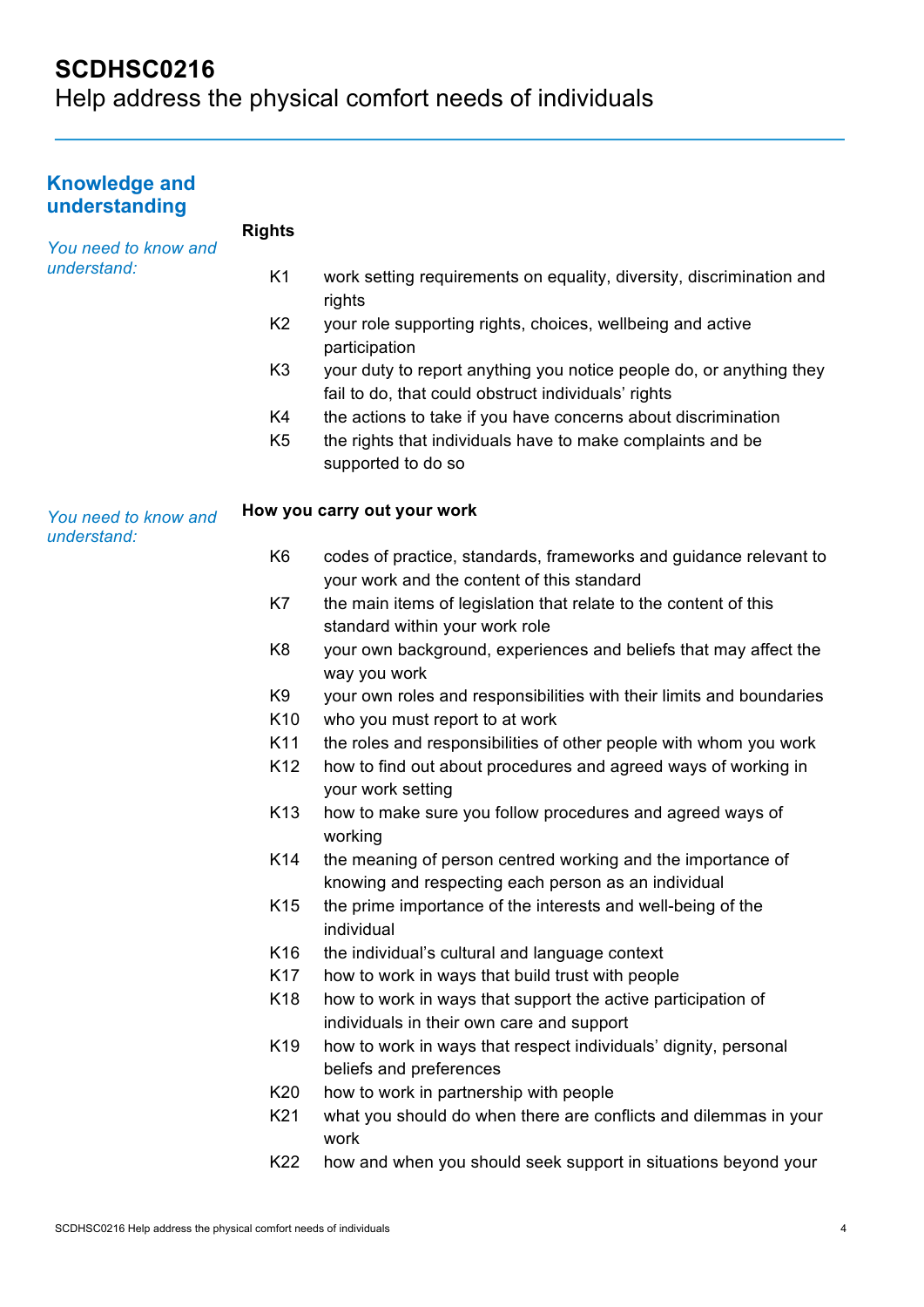experience and expertise

### **Theory for practice**

| You need to know and<br>understand: | K <sub>23</sub><br>K24<br>K <sub>25</sub> | the factors that may affect the health, wellbeing and<br>development of individuals you care for or support<br>how these affect individuals and how they may affect different<br>individuals differently<br>the main stages of human development |
|-------------------------------------|-------------------------------------------|--------------------------------------------------------------------------------------------------------------------------------------------------------------------------------------------------------------------------------------------------|
|                                     | Communication                             |                                                                                                                                                                                                                                                  |
| You need to know and<br>understand: | K26                                       | factors that can have a positive or negative effect on the way people<br>communicate                                                                                                                                                             |
|                                     | K27                                       | different methods of communicating                                                                                                                                                                                                               |
|                                     |                                           | Personal and professional development                                                                                                                                                                                                            |
| You need to know and<br>understand: | K28<br>K29                                | why it is important to reflect on how you do your work<br>how to use your reflections to improve the way you work                                                                                                                                |
|                                     | <b>Health and Safety</b>                  |                                                                                                                                                                                                                                                  |
| You need to know and<br>understand: | K30                                       | your work setting policies and practices for health, safety and<br>security                                                                                                                                                                      |
|                                     | K31                                       | practices that help to prevent and control infection in the context of<br>this standard                                                                                                                                                          |
|                                     | Safe-guarding                             |                                                                                                                                                                                                                                                  |
| You need to know and<br>understand: | K32                                       | the duty that everyone has to raise concerns about possible harm or<br>abuse, poor or discriminatory practices                                                                                                                                   |
|                                     | K33<br>K34                                | signs and symptoms of harm or abuse<br>how and when to report any concerns about abuse, poor or<br>discriminatory practice, resources or operational difficulties                                                                                |
|                                     | K35                                       | what to do if you have reported concerns but no action is taken to<br>address them                                                                                                                                                               |
|                                     |                                           | <b>Handling information</b>                                                                                                                                                                                                                      |
| You need to know and<br>understand: | K36                                       | legal requirements, policies and procedures for the security and<br>confidentiality of information                                                                                                                                               |
|                                     | K37                                       | work setting requirements for recording information and producing                                                                                                                                                                                |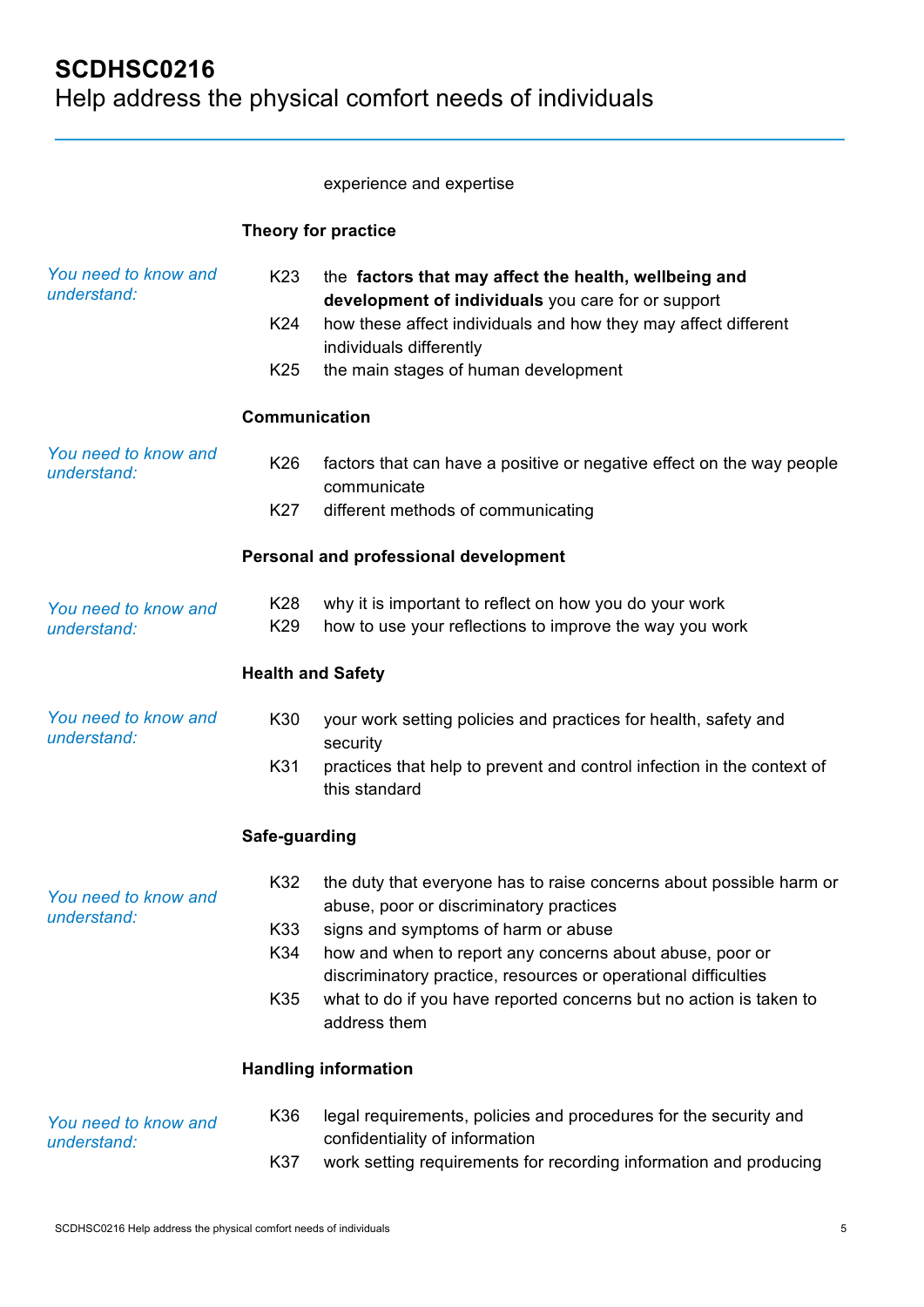reports including the use of electronic communication

- K38 what confidentiality means
- K39 how to maintain confidentiality in your work
- K40 when and how to pass on information

#### **Specific to this NOS**

*You need to know and understand:* K41 the effects that personal beliefs and preferences may have on the recognition of pain or discomfort and the tolerance of it

- K42 actions to take when you observe any key changes in the condition and circumstances of individuals with whom you work
- K43 normal rest patterns and why rest is important for general health and well being
- K44 the different body positions that are conducive to rest
- K45 why the individual should be encouraged to express feelings of discomfort and pain
- K46 why it may be necessary to offer support to others who are affected by the individual's pain and discomfort
- K47 why information and requests from individuals for additional pain relief should be passed on immediately and the possible consequences of not doing this
- K48 why it is necessary for some individuals to maintain certain positions even though this may, in the short term, interfere with their rest
- K49 how to assist individuals to maintain a comfortable position and what this may be for individuals with different needs
- K50 the range of different methods of minimising individual discomfort and pain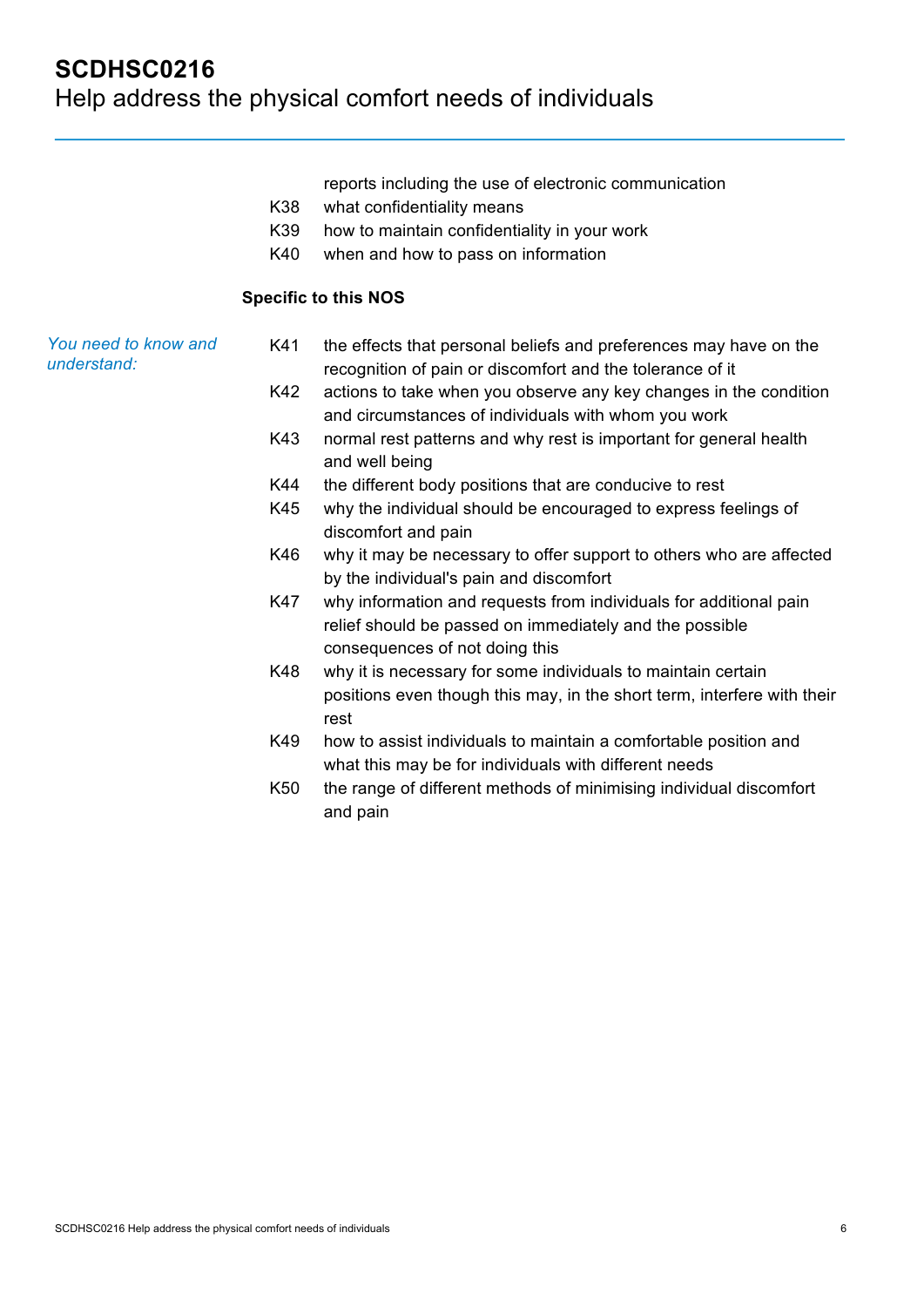## **Additional Information**

**Scope/range related to performance criteria**

The details in this field are explanatory statements of scope and/or examples of possible contexts in which the NOS may apply; they are not to be regarded as range statements required for achievement of the NOS.

Note: Where an individual finds it difficult or impossible to express their own preferences and make decisions about their life, achievement of this standard may require the involvement of advocates or others who are able to represent the views and best interests of the individual.

Where there are language differences within the work setting, achievement of this standard may require the involvement of interpreters or translation services.

**Active participation** is a way of working that regards individuals as active partners in their own care or support rather than passive recipients. Active participation recognises each individual's right to participate in the activities and relationships of everyday life as independently as possible To **communicate** may include using the individual's preferred spoken language, the use of signs, the use of symbols or pictures, writing, objects of reference, communication passports, other non verbal forms of communication, human and technological aids to communication The **individual** is the person you support or care for in your work **Key people** are those who are important to an individual and who can make a difference to his or her well-being. Key people may include family, friends, carers and others with whom the individual has a supportive relationship. **Others** are your colleagues and other professionals whose work contributes to the individual's well-being and who enable you to carry out your role **Measures to minimise their pain and discomfort** may include repositioning; adjustments to bedding, heating, lighting or noise; requests for analgesia; use of specialised mattresses; pressure reducing aids

A **care or support plan** is a formal plan that must be developed and agreed with the individual and/or those who are able to represent the individual's best interests. It addresses the holistic needs of the individual and contains information on all aspects of that person's care requirements. The care or support plan must underpin the individual's care and support within any health or social care setting.

The **ways pain and discomfort may be managed** may include massage; yoga; meditation; medication

**Scope/range** The details in this field are explanatory statements of scope and/or examples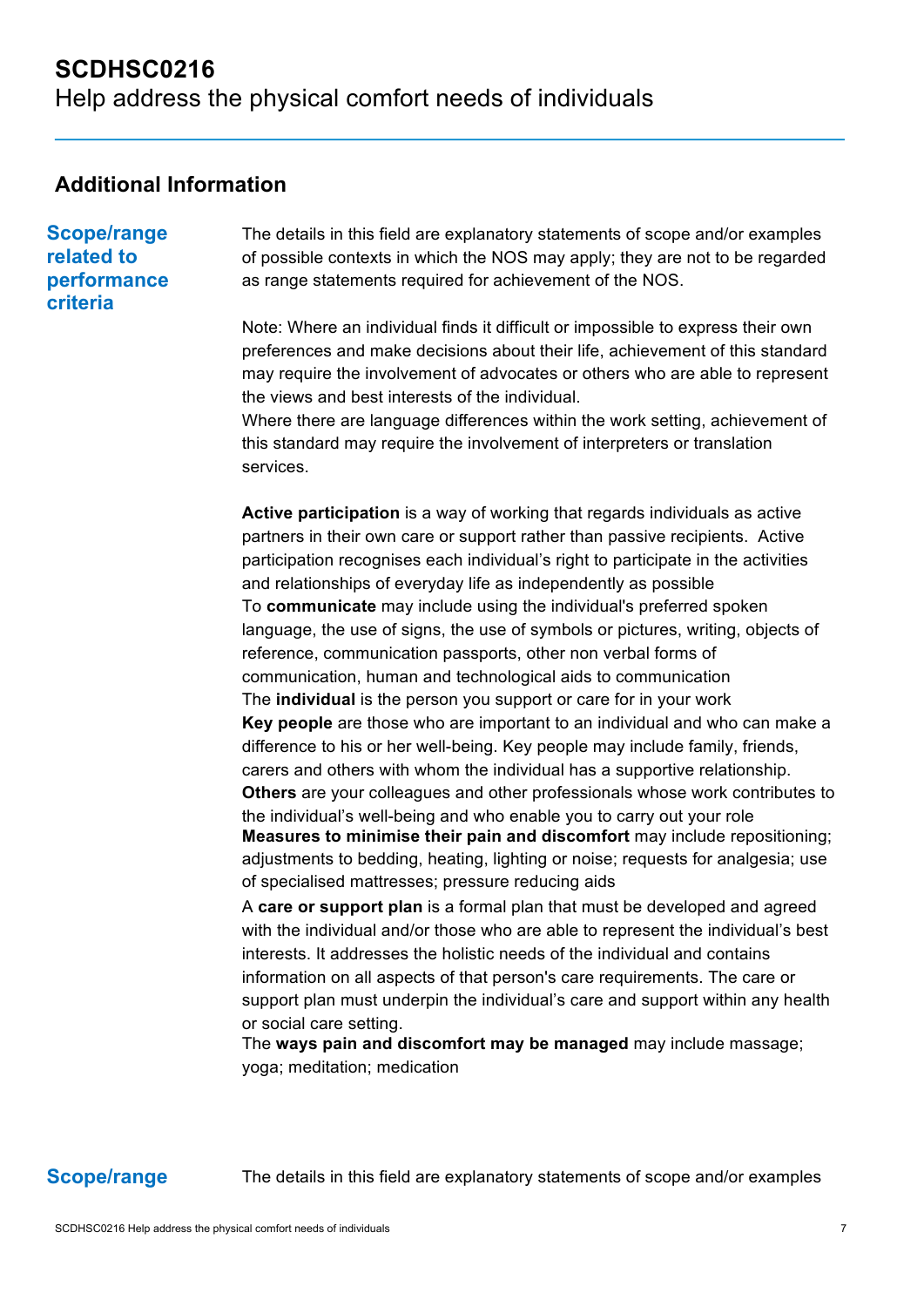## **SCDHSC0216**  Help address the physical comfort needs of individuals

| related to<br>knowledge and<br>understanding | of possible contexts in which the NOS may apply; they are not to be regarded<br>as range statements required for achievement of the NOS.<br>All knowledge statements must be applied in the context of this<br>standard.                                                                                                                                                                                                                                                                                                                                                                                                                                                                              |  |  |  |
|----------------------------------------------|-------------------------------------------------------------------------------------------------------------------------------------------------------------------------------------------------------------------------------------------------------------------------------------------------------------------------------------------------------------------------------------------------------------------------------------------------------------------------------------------------------------------------------------------------------------------------------------------------------------------------------------------------------------------------------------------------------|--|--|--|
|                                              | Factors that may affect the health, wellbeing and development of<br>individuals may include adverse circumstances or trauma before or during<br>birth; autistic spectrum conditions; dementia; family circumstances; frailty;<br>harm or abuse; injury; learning disability; medical conditions (chronic or acute);<br>mental health; physical disability; physical ill health; poverty; profound or<br>complex needs; sensory needs; social deprivation; substance misuse                                                                                                                                                                                                                            |  |  |  |
| <b>Values</b>                                | Adherence to codes of practice or conduct where applicable to your role and<br>the principles and values that underpin your work setting, including the rights<br>of children, young people and adults. These include the rights:<br>To be treated as an individual<br>To be treated equally and not be discriminated against<br>To be respected<br>To have privacy<br>To be treated in a dignified way<br>To be protected from danger and harm<br>To be supported and cared for in a way that meets their needs, takes account<br>of their choices and also protects them<br>To communicate using their preferred methods of communication and<br>language<br>To access information about themselves |  |  |  |